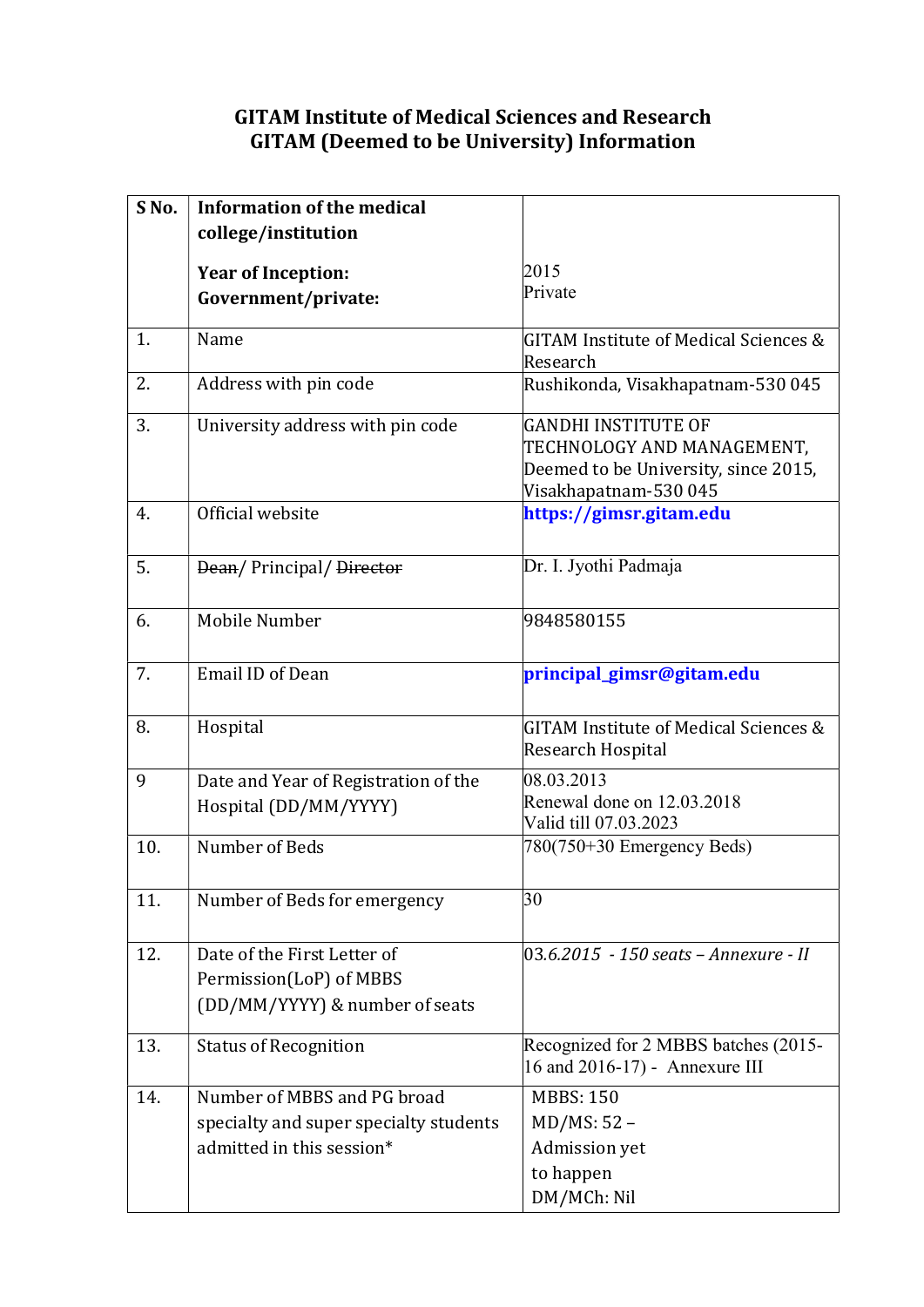| 15. | Inpatients registered and admitted    | 2021-18016                                                         |
|-----|---------------------------------------|--------------------------------------------------------------------|
|     | $(01.01.2021 - 31.12.2021)$ **        | 2020 - 11018                                                       |
|     |                                       | 2019-26348                                                         |
|     |                                       |                                                                    |
| 16. | Outpatients registered                | 2021 - 367685                                                      |
|     | $(01.01.2021-31.12.2021)$ **          | 2020 - 128484                                                      |
|     |                                       | 2019 - 405352                                                      |
|     |                                       |                                                                    |
| 17. | Number of Deaths reported to the      | $2021 - 135$                                                       |
|     | Municipality/village register         | $2020 - 65$                                                        |
|     |                                       | $2019 - 75$                                                        |
| 18. | Address and pin code of the           | Zone 6, Madhurawada Municipal                                      |
|     | Corporation/village where the Death   | Corporation, GVMC, Visakhapatnam                                   |
|     | records are reported                  |                                                                    |
|     |                                       |                                                                    |
| 19. | Website link/email ID/hyperlink of    | crsorgi.gov.in/web/index.php/auth/login                            |
|     | the corporation in case Death Records |                                                                    |
|     | are reported                          |                                                                    |
| 20. | Number of Births reported             | 2021 - 1004                                                        |
|     |                                       | $2020 - 473$                                                       |
|     |                                       | 2019 - 1480                                                        |
|     |                                       |                                                                    |
|     |                                       |                                                                    |
| 21. | Address and pin code of the           | Zone 6, Madhurawada Municipal                                      |
|     | Corporation/village where the Birth   | Corporation, GVMC, Visakhapatnam                                   |
|     | records are reported                  |                                                                    |
|     |                                       |                                                                    |
| 22. | Website link/email ID/hyperlink of    | crsorgi.gov.in/web/index.php/auth/login                            |
|     | the corporation in case Birth Records |                                                                    |
|     | are reported                          |                                                                    |
| 23. | Number of Rooms in Men's Hostel and   | $220$ rooms                                                        |
|     | students accommodated                 | 264 students accommodated                                          |
|     |                                       |                                                                    |
| 24. | Total Number of Rooms in Women's      | 240 rooms                                                          |
|     | Hostel and students accommodated      | 384 students accommodated                                          |
|     |                                       |                                                                    |
|     |                                       |                                                                    |
| 25. | Name of the Grievance Redressal       | Dr. Bhogavalli K. Karthik                                          |
|     | Officer (PIO & CPIO):                 |                                                                    |
|     | <b>Central Public Information</b>     |                                                                    |
|     | <b>Officers</b>                       |                                                                    |
| 26. | Address with Pin code                 | Door No 11-2-18, Flat No.3, Friends                                |
|     |                                       | Court, Near Navy house, Dasapalla hills,<br>Visakhapatnam - 530003 |